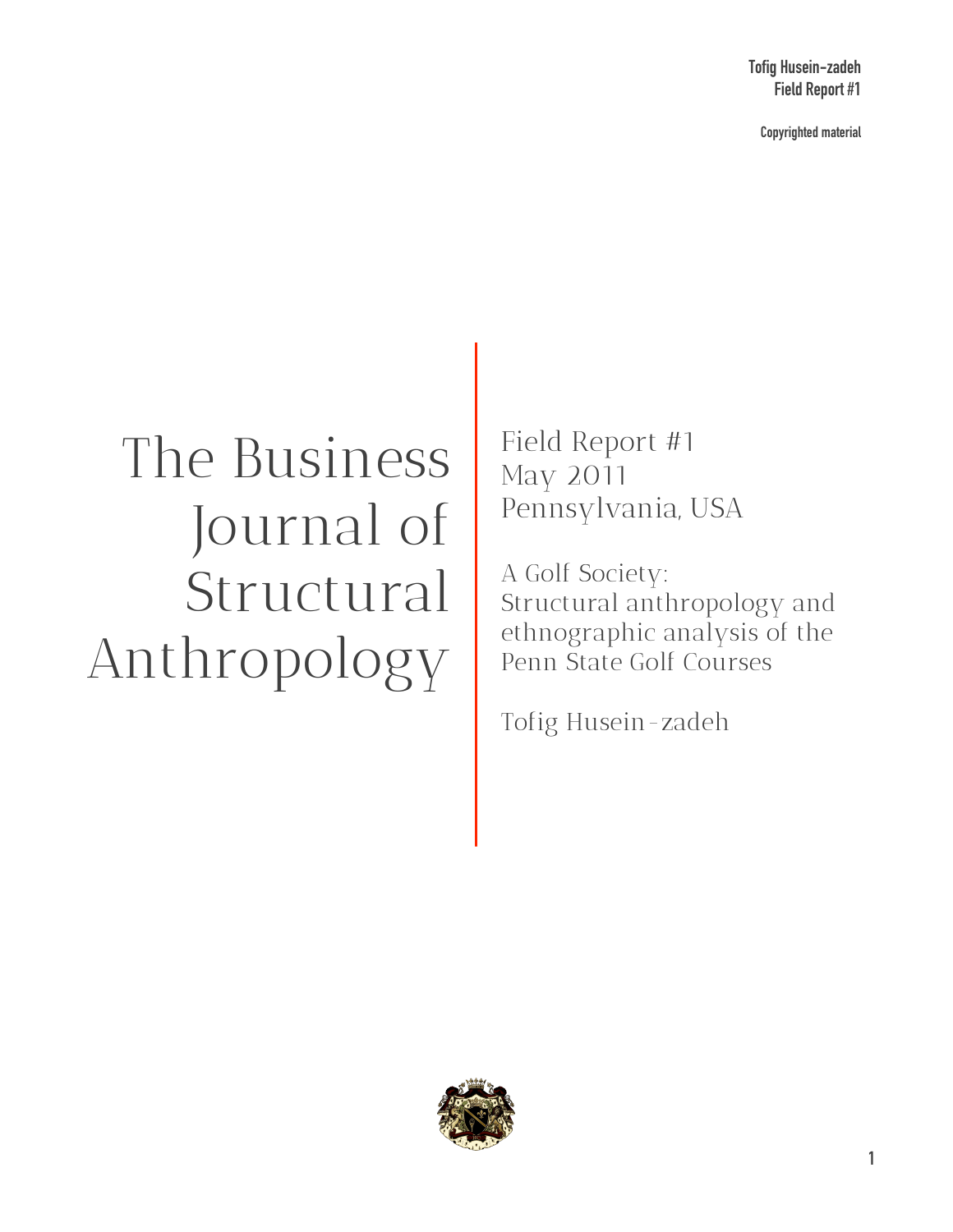**Tofig Husein-zadeh Field Report #1**

**Copyrighted material**

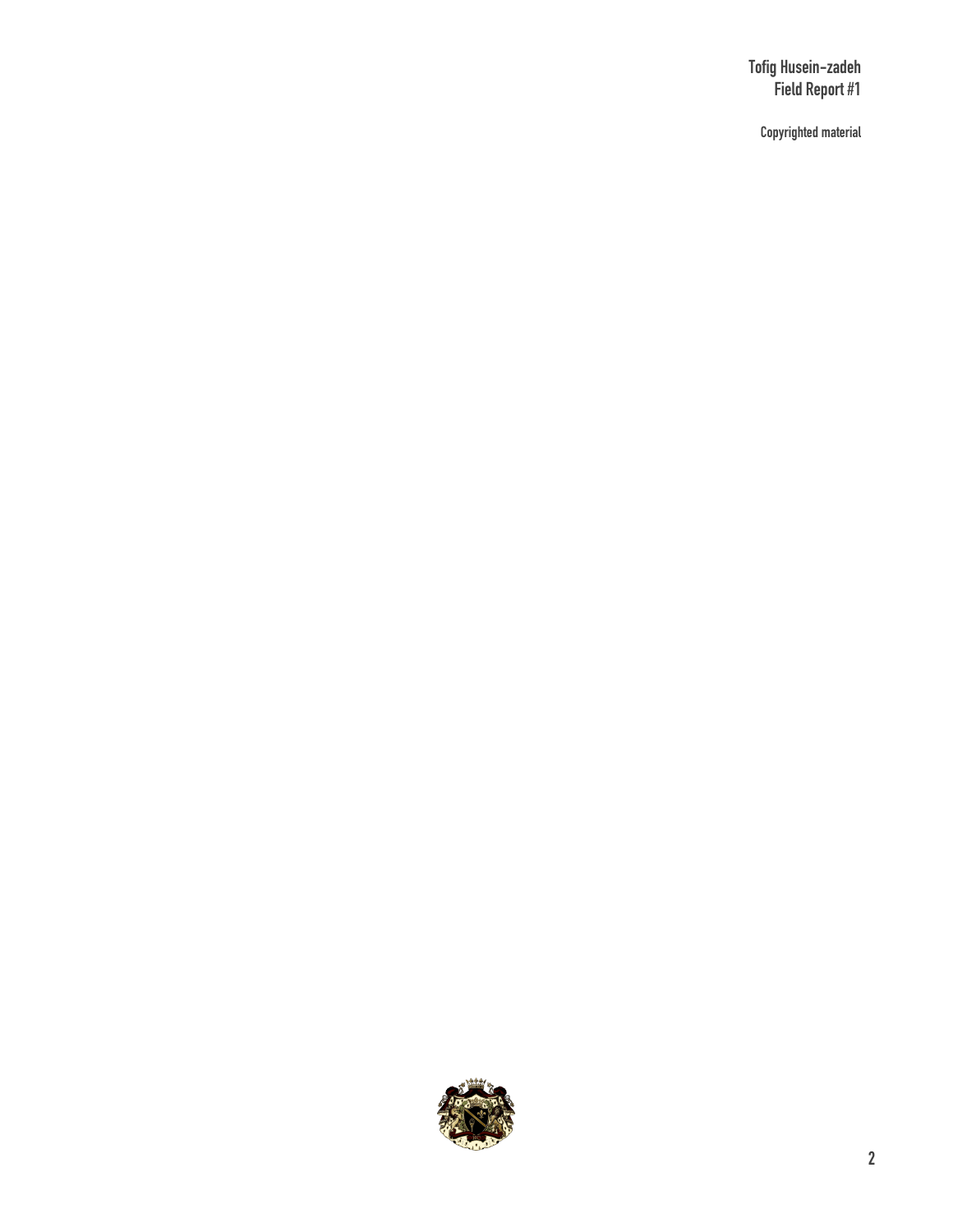**Tofig Husein-zadeh Field Report #1**

**Copyrighted material**

## **Contents**

### **A Golf Society:**  Structural anthropology and ethnographic analysis of the Penn State Golf Courses

Tofig Husein-zadeh

- **Introduction**
- Entrance, Environment and the Clubhouse
- A Club and Its Loyalists
- The Ritual
- Value Systems
- Commentary and Conclusion

© 2015 Tofig Husein-zadeh. All rights reserved.

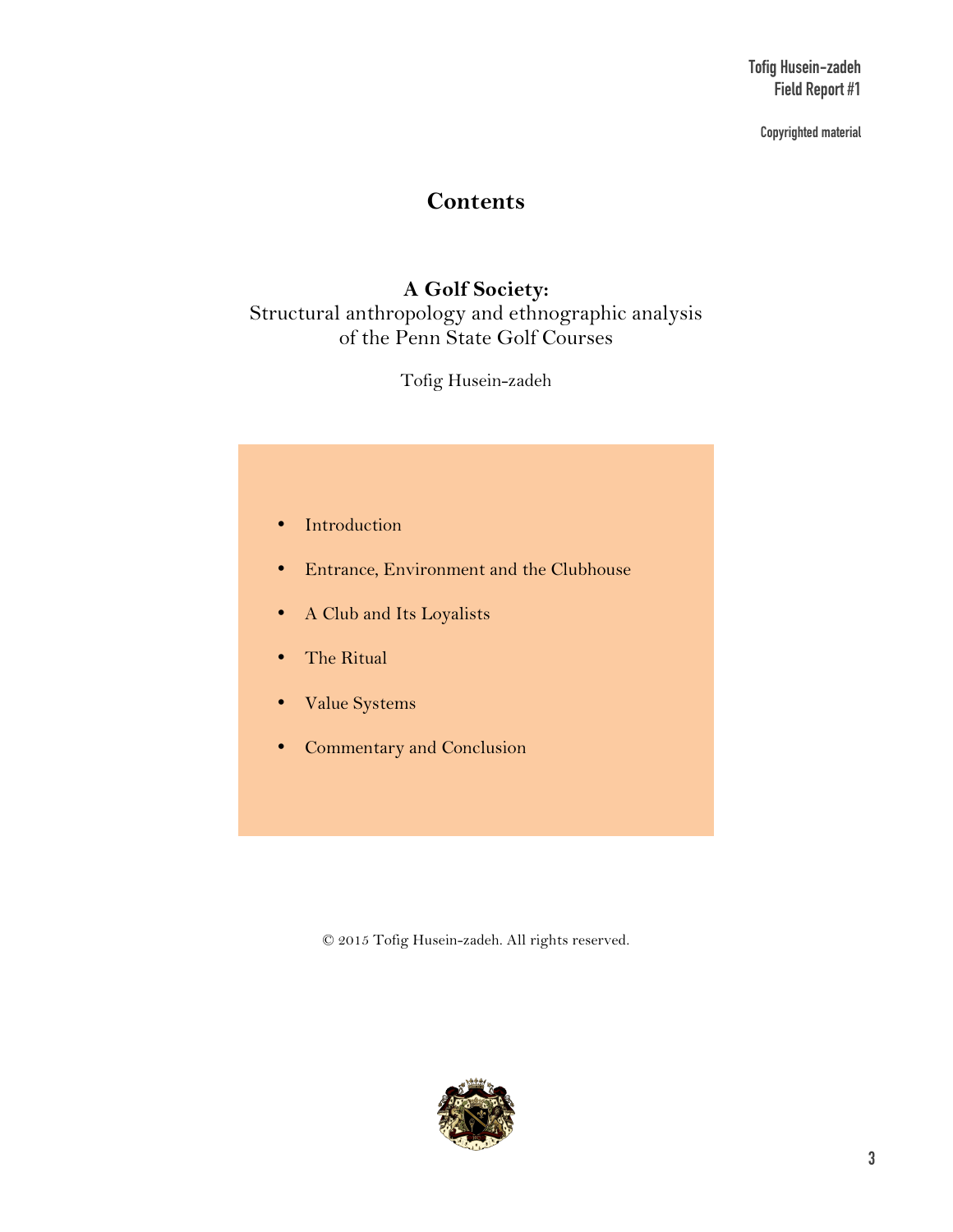## **Abstract**

This ethnographic field report is based on the empirical fieldwork that includes first hand experiences, encounters and systematic observations about a particular community and its subculture. The following report is derived from the notes and records documented during the fieldwork conducted in May 2011 at the Penn State University. Being a student of PSU at the University Campus, I lived close to the Penn State Golf Courses and had the opportunity to regularly visit it. The field report focuses on the role of time, space and energy within this particular subculture. It presents the structural analysis of the way of thinking and the way of living of the society by deconstructing its value systems, rituals and the impact of the network. The work includes the necessary comparative analysis of the subcultures with other relevant subcultures in order to bring new understanding on the very nature of the society and the subculture it operates in.

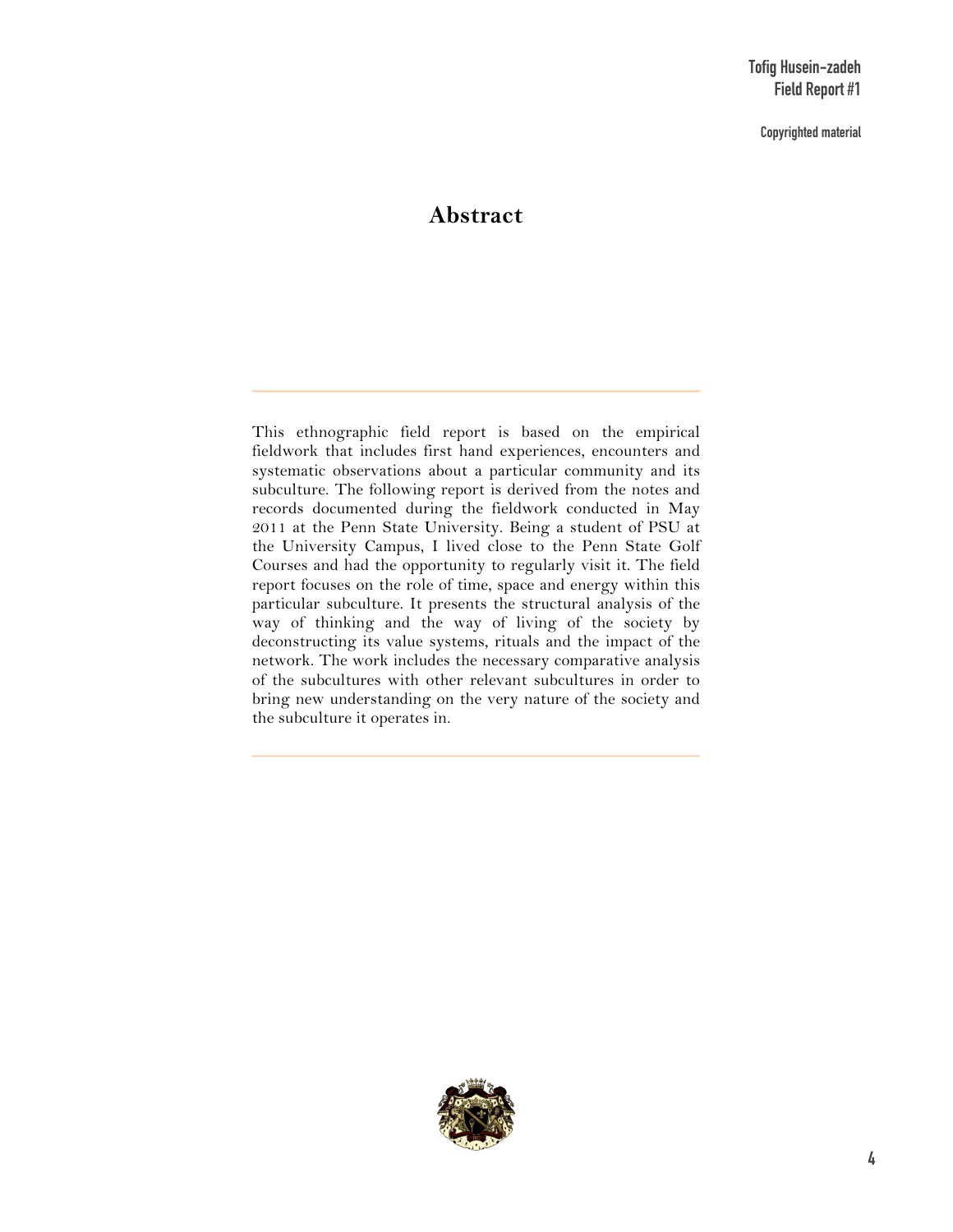**Tofig Husein-zadeh Field Report #1**

**Copyrighted material**



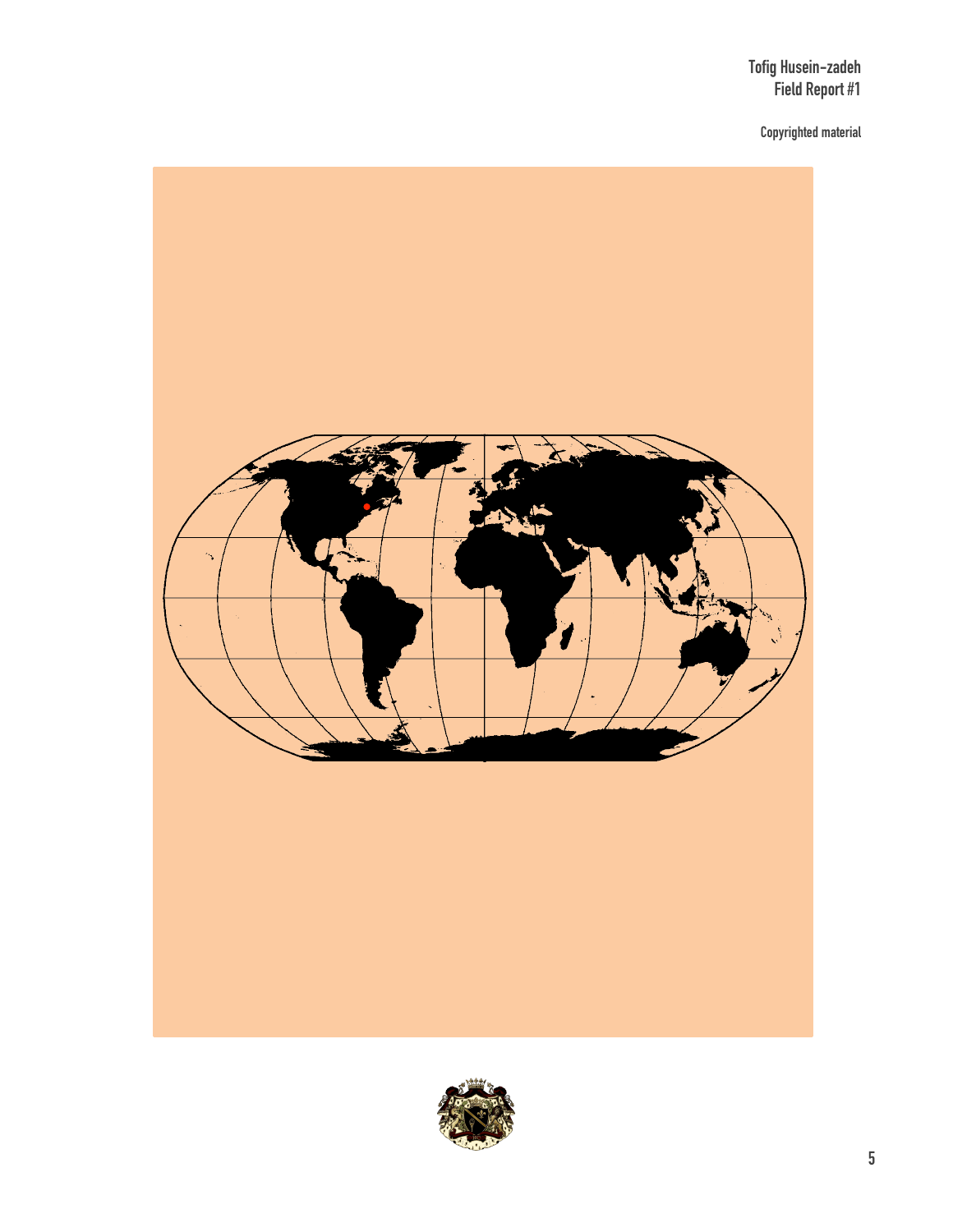#### **Introduction**

It was a Sunday afternoon when I decided to visit my field site to make new observations and this time to take some field notes for my ethnographic study. I am studying the Pennsylvania State University Golf Courses that is in other words a golf society. It was an ideal day to make observations about this particular community, as it was a sunny weather. It is difficult to point out what disturbed me in my observations, but clearly there were many nuances that intrigued and impressed me.

#### **Entrance, Environment and the Clubhouse**

The entrance to the golf courses gave me the impression that I was leaving our world to enter a new hedonic world within. It was a majestic feeling, as if I was entering the summerhouse of a tycoon. It was a long road beautified with trees, flowers and fountains. The speed limit sign on this entrance path had an elegant design in terms of size, font and color different from the standard traffic signs with primitive bureaucratic design. So I entered the clubhouse after enjoying the entrance road. The clubhouse is the center of the community where they meet, work in their personal office, sell golf products, consume food and beverages in the small café, watch golf matches etc. Inside the clubhouse, there were photos of memorable events and of the club members who made great achievements related to the field. The shelves on the wall exhibited the cups and medals won by the successful players of community.

The small café had some shortcomings when compared to the all the rest of the environmental or spatial elements. All visual elements related to space had high aesthetic value except this small café. The small café was without tables and chairs and the cashier is a rather attractive young lady who leaves the café around six in the evening.

So as I was observing the members who took a break and came to the café, they bought cups of cappuccino and went to sit where there are chairs and tables right next to the café, the same area where they can watch the golf matches on TV. They started discussing their previous performance during the game. I noticed that they seemed regretting their mistakes during the game play, but there was a smile on their faces that was in a way hiding their feeling of regret and exhibiting the feeling of happiness. The happiness, perhaps, was from learning something new from previous mistakes in performances. Learning from failures is a strong code not only for this specific subculture but also of the American cultural unconscious in general. I naturally reasoned that the café inside this clubhouse would have goods with high pricing even if it is just a sandwich or a cup of coffee, however I asked about the prices and I was surprised to learn that the pricing was not so that high in the café. After I found out about the prices of products related to golf, I once again confirmed that it is not easy to afford such sport.

#### **A Club and Its Loyalists**

The fact that golf is clearly one of most expensive sports in the world creates certain types of issues and concerns. Mostly the concerns may be related to the economics of maintenance of the field and the clubhouse. It is the size of the field that is gigantic compare to the fields or stadiums of other sports. So it is almost impossible for the members to watch for the possible unethical behavior of players, as the fields are huge. I saw some of them using walkie-talkies to contact each other in order to solve the issues. Even though many types of sports could exist without a huge loyal community, golf would hardly be able to exist. It is the loyalty of the community that helps this subculture stay alive and thrive.

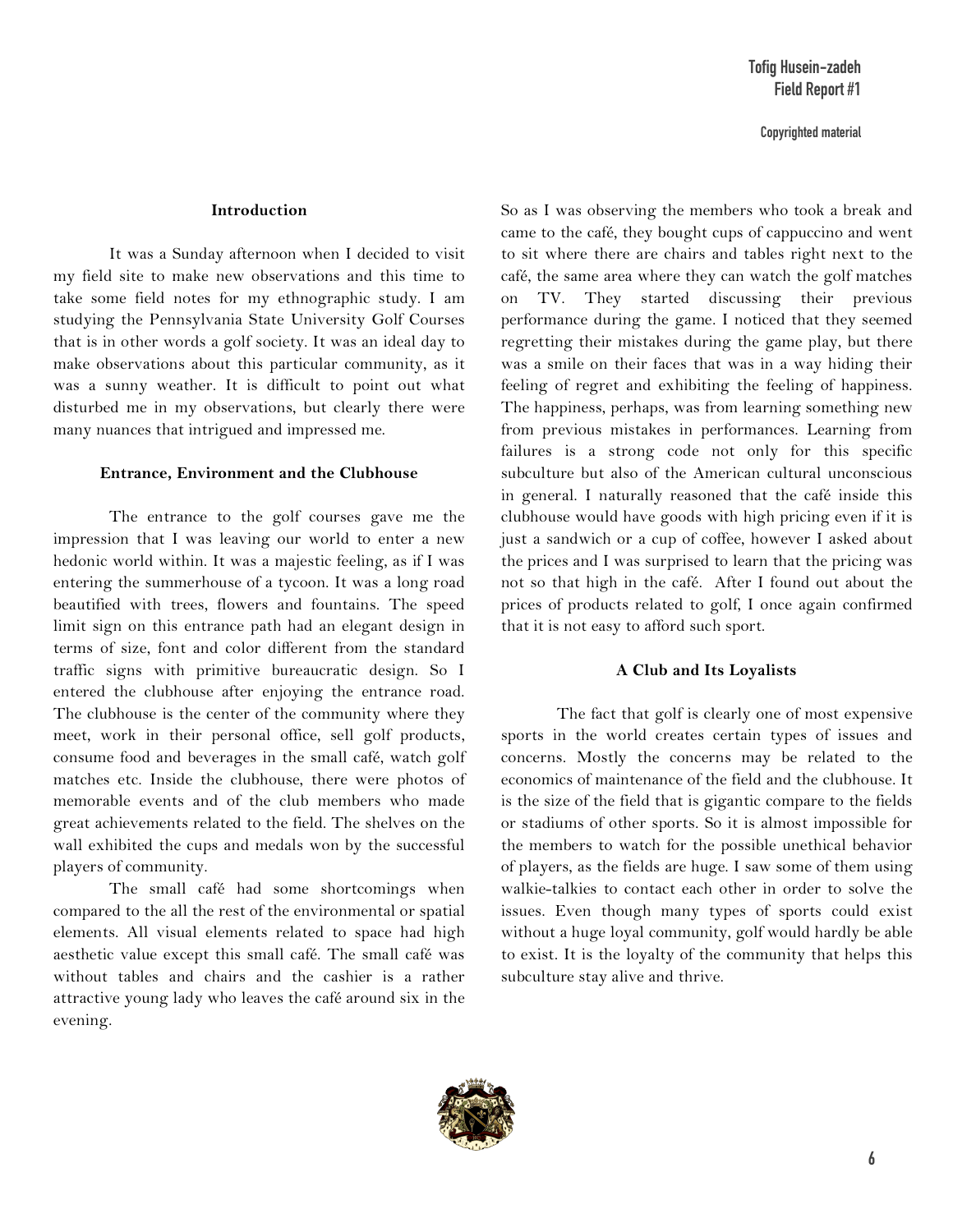It could be said that to be able to exist, the sport needs the community in the same way as the community needs the sport. One may observe the ideological and philosophical aspects of this golf society. Golf is, in a way, individualist, as there are no teams, no rush and on the other hand the role of the community with subculture is rather collectivist. The two contrasting ideologies almost belong to each other in this subculture to create existentialist balance for the society. So the role of the community in its subculture is critical. It is true that all sports have a subculture one way or another but in this case the strong sense of belongingness of the individuals with the golf society and the society with the sport makes me see the subculture of golf as distinct from other sports. It is important to see what the members think about the idea of existentialism in their society however I must say, it really intrigued me that a sport could be attached to its society this much.

#### **The Ritual**

The ritual of the network may be described as rather exotic. Their ritual is not based on immediate reflexes or sudden reactions as it always is in sports like basketball or football, but it is based on thorough mindful thinking and lateral calculation prior to making the next move. Playing golf is the main ritual of the community and comparing this ritual with many other sports already distinguishes it as a rather rare and uncommon sport. As it is a sport with calm physical activity one would not be very tired or exhausted after playing. Unlike the communities of other sports, I did not see a member of the club walking in the clubhouse with a sweaty polo or a stinky t-shirt thanks to the very calm nature of the sport.

It is a type of community that is often associated with high culture as golf may be described as a rather noble sport in many ways. If compared to other sports, the clothes that the members wear are very elegant and aristocratic. As one may argue the sport is more based on pleasure, aesthetics (in attitude, behavior and environment) and harmony within the community rather than just competition or achievements. The notion of process is not dominated by the notion of result. Both are appreciated.

#### **Value Systems**

The very organization of things impresses me about this subculture. As I was listening to the conversations, I heard a great amount of terminology used by the community members when speaking to each other that one may argue it is their own language. The community members were friendly and explained the rules of etiquette, diplomacy and courtesy for both insiders (i.e. new members) and visitors like me. For instance, I brought the set of clubs inside the clubhouse and I was politely warned that when entering the clubhouse, the clubs must be left outside on the club stands. Although, the ethics is not something that could be explained in one day as there are many rules. There is a sense of universalism in this society as there is strong belief in one common truth. I could feel how this one common truth is being protected and appreciated by these people. Their ritual happens in a rather quite, peaceful and relaxing environment where you can listen how the birds sing in this huge green field. One may argue, delight and pleasure are not only the purpose, but almost a standard in this hedonic world. As the French philosopher of the Enlightenment, Voltaire states the significance of a hedonist perspective: "pleasure is the object, duty and the goal of all rational creatures."